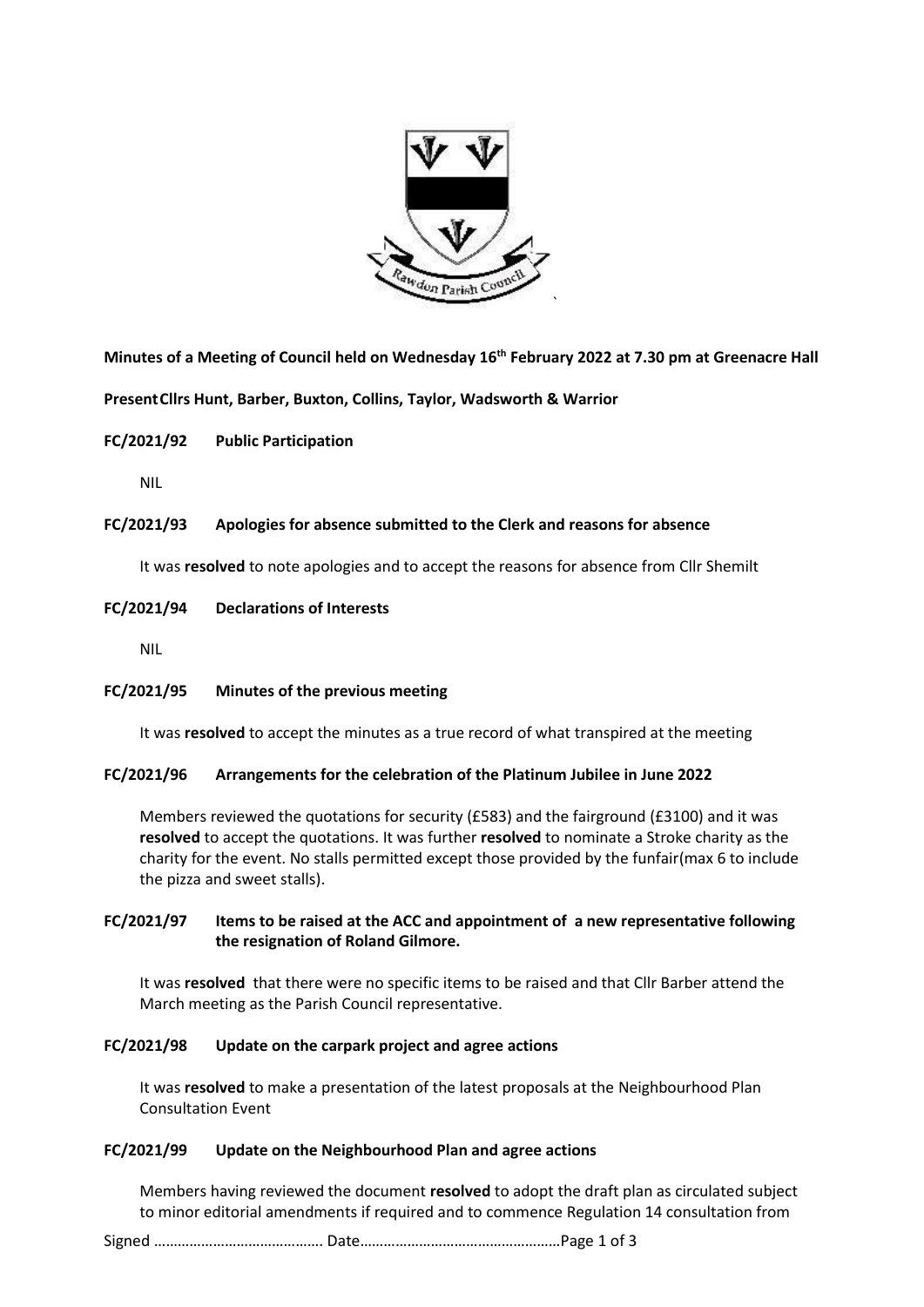28<sup>th</sup> February 2022. A special edition of Rawdon Matters was approved for printing and delivery.

#### **FC/2021/100 Replacement crib at the bus stop**

Item deferred

## **FC/2021/101 Proposals on future funding of Celebratory Lighting**

Cllr Wadsworth advised that the Area Committee wished to pass the relevant funding for the Harrogate Road tree lights to the Parish Council. It was **resolved** that the Parish Council would accept the funding.

### **FC/2021/102 Locations for dog poo signage**

Members considered locations and signage options. It was **resolved** that Cllr Collins would try to source some roundels from LCC and Cllr Hunt would investigate obtaining some Keep Britain Tidy signage.

## **FC/2021/103 Arrangements for the cleaning of road signs**

The working party members confirmed they had reviewed the draft risk assessment. It was **resolved** that Cllr Taylor would obtain a quotation for new hi-viz waistcoats.

#### **FC/2021/104 Internal Controls Review Report from Cllr Shemilt**

Members reviewed Cllr Shemilt's report as circulated and it was **resolved** to accept the report.

# **FC/2021/105 Review of the effectiveness in internal audit and controls**

Members reviewed the current arrangements and it was **resolved** that the arrangements remained effective and appropriate for Rawdon Parish Council

#### **FC/2021/106 Review of the financial risk assessment**

Members reviewed the updated financial risk assessment and it was **resolved** to adopt the risk assessment.

#### **FC/2021/107 Year to date finance report**

Members reviewed the year to date finance report and it was **resolved** to accept the report.